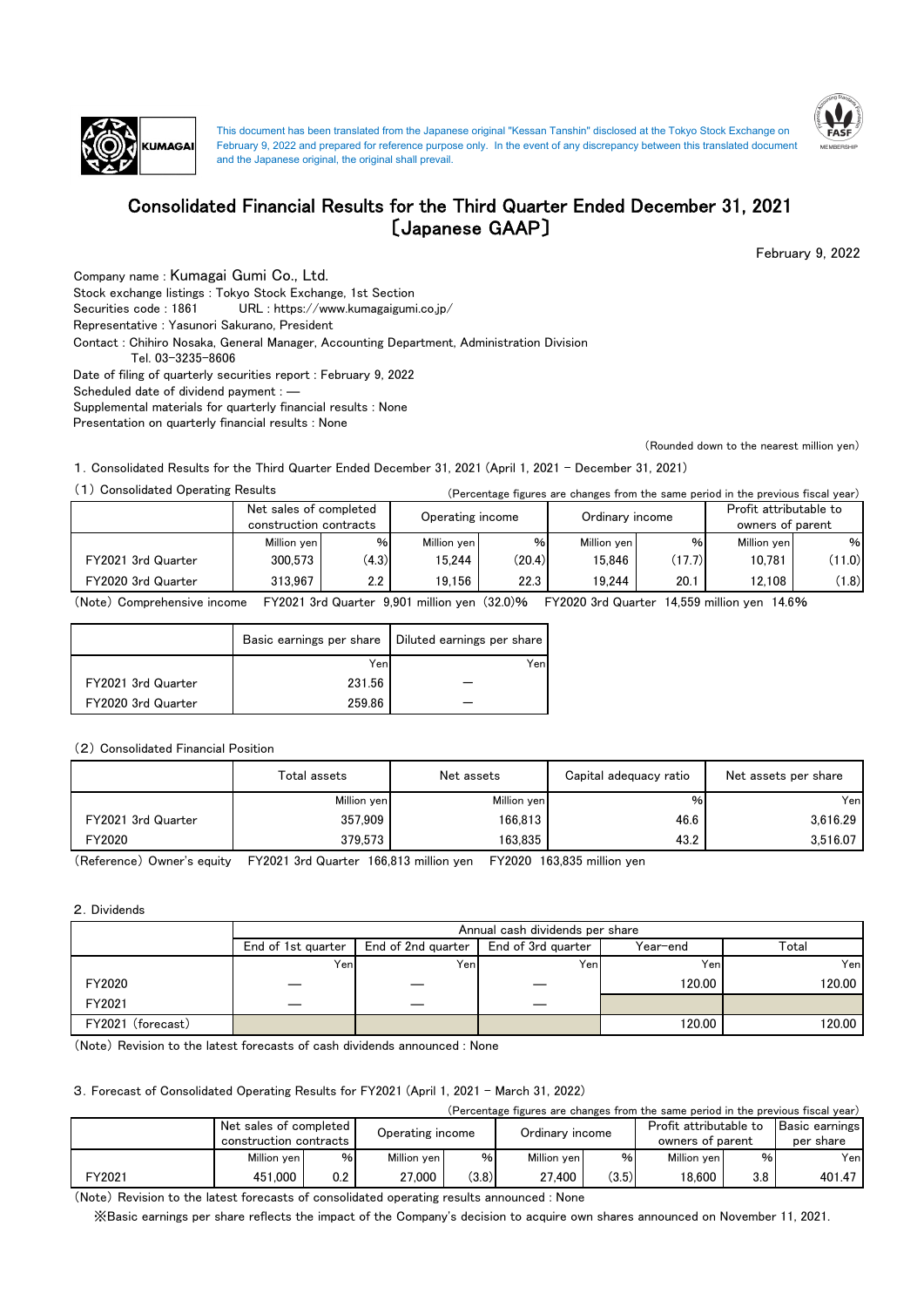※ Notes

- (1) Changes in significant subsidiaries during the period
- (Changes in specified subsidiaries that resulted in a change in the scope of consolidation) : None
- (2) Application of specific accounting for quarterly consolidated financial statements : None
- (3) Changes in accounting policies, changes in accounting estimates, and retrospective restatements
	- $\odot$  Changes in accounting policies due to the revision of the accounting standards  $\ddot{\hspace{1cm}}$  : Yes
	- ② Changes in accounting policies other than ① : None
	- ③ Changes in accounting estimates : None
	- ④ Retrospective restatements : None
- -
	- (Note) For details, please refer to "2. Quarterly Consolidated Financial Statements; (3) Notes to Quarterly Consolidated Financial Statements (Changes in accounting policies)" on page 8 of the Attachments.
- (4) Number of shares issued (common stock)
	- $\overline{10}$  Number of shares issued at the end of the period (including treasury stocks)
	- 2 Number of treasury stocks at the end of the period
	- ③ Average number of shares outstanding during the period FY2021 Q3 FY2020 Q3 (quarterly cumulative total)

|           |                   |                      | (Shares)   |
|-----------|-------------------|----------------------|------------|
| FY2021 Q3 | 46,805,660 FY2020 |                      | 46,805,660 |
| FY2021 Q3 |                   | 677,288 FY2020       | 209,338    |
| FY2021 Q3 |                   | 46,558,331 FY2020 Q3 | 46,598,682 |

- ※ "Kessan Tanshin" is not subject to the quarterly review.
- ※ Explanation regarding the appropriate use of forecasts of operating results, and other specific comments

 The financial forecast of operating results in this document are based on information available at present and logical assessments. Actual results may be materially different from expectations due to a variety of factors. Refer to "1. Qualitative Information on Consolidated Operating Results for the Third Quarter Ended December 31, 2021; (3) Explanation of information on future forecasts, including the consolidated earnings forecasts" on page 2 of the Attachments for matters related to earnings forecasts.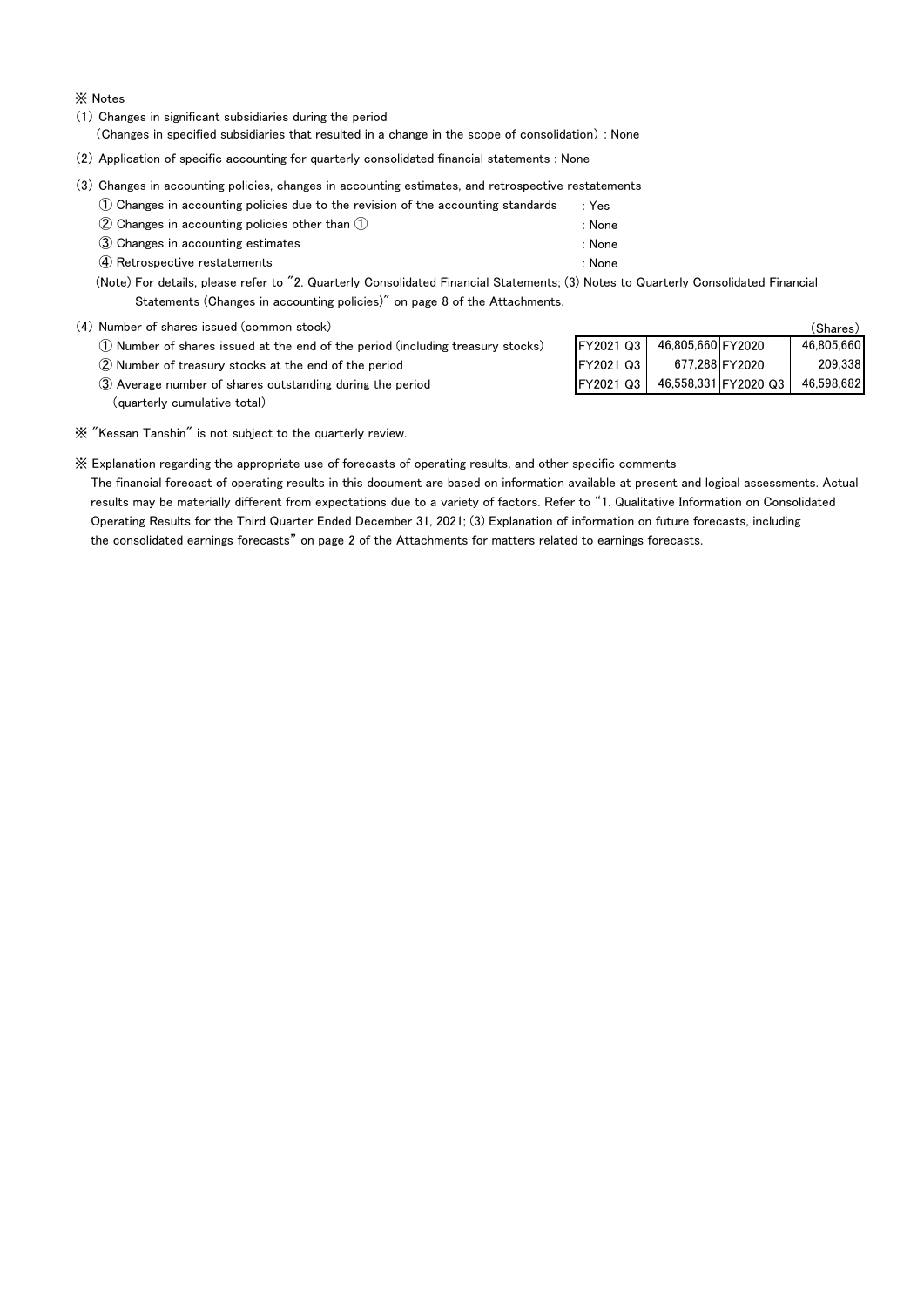### (Reference) Summary of Nonconsolidated Financial Results

(Rounded down to the nearest million yen)

1.Nonconsolidated Results for the Third Quarter Ended December 31, 2021 (April 1, 2021 - December 31, 2021)

|                    |                                                  |        |                            |        |                 |        | (Fercentage ligares are changes from the same period in the previous fiscal year) |        |
|--------------------|--------------------------------------------------|--------|----------------------------|--------|-----------------|--------|-----------------------------------------------------------------------------------|--------|
|                    | Net sales of completed<br>construction contracts |        | Operating income           |        | Ordinary income |        | Profit                                                                            |        |
|                    | Million yen                                      | $\%$   | Million yen                | %      | Million yen     | %      | Million yen                                                                       | %      |
| FY2021 3rd Quarter | 234.009                                          | (7.5)  | 11.888                     | (25.6) | 13.759          | (18.9) | 9.830                                                                             | (10.7) |
| FY2020 3rd Quarter | 253.049                                          | 2.8    | 15.984                     | 29.3   | 16.963          | 31.7   | 11.008                                                                            | 22.5   |
|                    |                                                  |        |                            |        |                 |        |                                                                                   |        |
|                    | Basic earnings per share                         |        | Diluted earnings per share |        |                 |        |                                                                                   |        |
|                    |                                                  | Yen    |                            | Yenl   |                 |        |                                                                                   |        |
| FY2021 3rd Quarter |                                                  | 210.67 |                            |        |                 |        |                                                                                   |        |
| FY2020 3rd Quarter | 235.71                                           |        |                            |        |                 |        |                                                                                   |        |

(2) Nonconsolidated Financial Position

|                    | Total assets | Net assets  | Capital adequacy ratio | Net assets per share |  |
|--------------------|--------------|-------------|------------------------|----------------------|--|
|                    | Million yen  | Million yen | $\%$                   | Yenl                 |  |
| FY2021 3rd Quarter | 296,566      | 132.701     | 44.7                   | 2,870.32             |  |
| FY2020             | 316.659      | 131.287     | 41.5                   | 2.811.32             |  |

(Reference) Owner's equity FY2021 3rd Quarter 132,701 million yen FY2020 131,287 million yen

2. Forecast of Nonconsolidated Operating Results for FY2021 (April 1, 2021 - March 31, 2022)

|        |                                                  |       |                 |       |             |     | (Percentage figures are changes from the same period in the previous fiscal year) |
|--------|--------------------------------------------------|-------|-----------------|-------|-------------|-----|-----------------------------------------------------------------------------------|
|        | Net sales of completed<br>construction contracts |       | Ordinary income |       | Profit      |     | Basic earnings per share                                                          |
|        | Million yen                                      | $\%$  | Million ven     | %     | Million ven | %   | Yenl                                                                              |
| FY2021 | 344.000                                          | (4.5) | 22.600          | (4.0) | 15.800      | 5.0 | 340.27                                                                            |

(Note) Revision to the latest forecasts of nonconsolidated operating results announced : None

※Basic earnings per share reflects the impact of the Company's decision to acquire own shares announced on November 11, 2021.

<sup>(1)</sup> Nonconsolidated Operating Results (Percentage figures are changes from the same period in the previous fiscal year)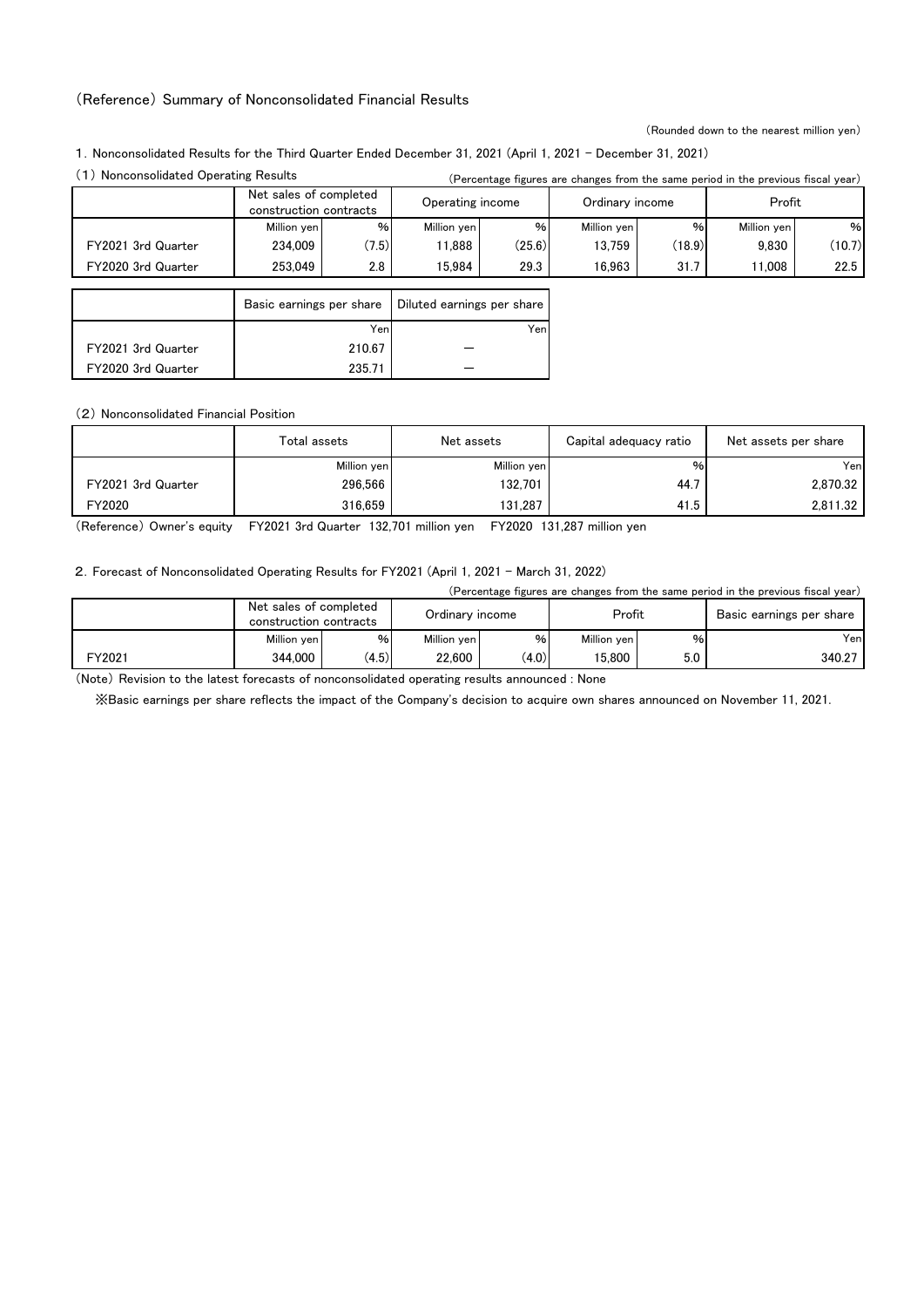### Contents

| 1. Qualitative Information on Consolidated Operating Results for the Third Quarter Ended December 31, 2021  2                                                                                                                             |                |
|-------------------------------------------------------------------------------------------------------------------------------------------------------------------------------------------------------------------------------------------|----------------|
|                                                                                                                                                                                                                                           |                |
|                                                                                                                                                                                                                                           | $\overline{2}$ |
| (3) Explanation of information on future forecasts, including the consolidated earnings forecasts ·················· 2                                                                                                                    |                |
|                                                                                                                                                                                                                                           |                |
|                                                                                                                                                                                                                                           | $\overline{4}$ |
| (2) Quarterly consolidated statement of income and quarterly consolidated statement of comprehensive income  6                                                                                                                            |                |
| (3) Notes to Quarterly Consolidated Financial Statements (and the content of the content of the state of the s                                                                                                                            |                |
|                                                                                                                                                                                                                                           |                |
| (Notes in the case of significant changes in shareholders' equity) …………………………………………………… 8                                                                                                                                                 |                |
|                                                                                                                                                                                                                                           |                |
|                                                                                                                                                                                                                                           |                |
| 3. Quarterly Nonconsolidated Financial Statements (1000) (1000) (1000) (1000) (1100) (1100) (1100) (1100) (11                                                                                                                             |                |
|                                                                                                                                                                                                                                           |                |
|                                                                                                                                                                                                                                           |                |
| 4. Supplementary Information (1999) 14 (2009) 14 (2009) 14 (2009) 14 (2009) 14 (2009) 14 (2009) 14 (2009) 14 (2009) 15 (2009) 15 (2009) 15 (2009) 15 (2009) 16 (2009) 16 (2009) 16 (2009) 16 (2009) 16 (2009) 16 (2009) 16 (20            |                |
|                                                                                                                                                                                                                                           |                |
| $(2)$ Financial Highlights $\cdots$ $\cdots$ $\cdots$ $\cdots$ $\cdots$ $\cdots$ $\cdots$ $\cdots$ $\cdots$ $\cdots$ $\cdots$ $\cdots$ $\cdots$ $\cdots$ $\cdots$ $\cdots$ $\cdots$ $\cdots$ $\cdots$ $\cdots$ $\cdots$ $\cdots$ $\cdots$ |                |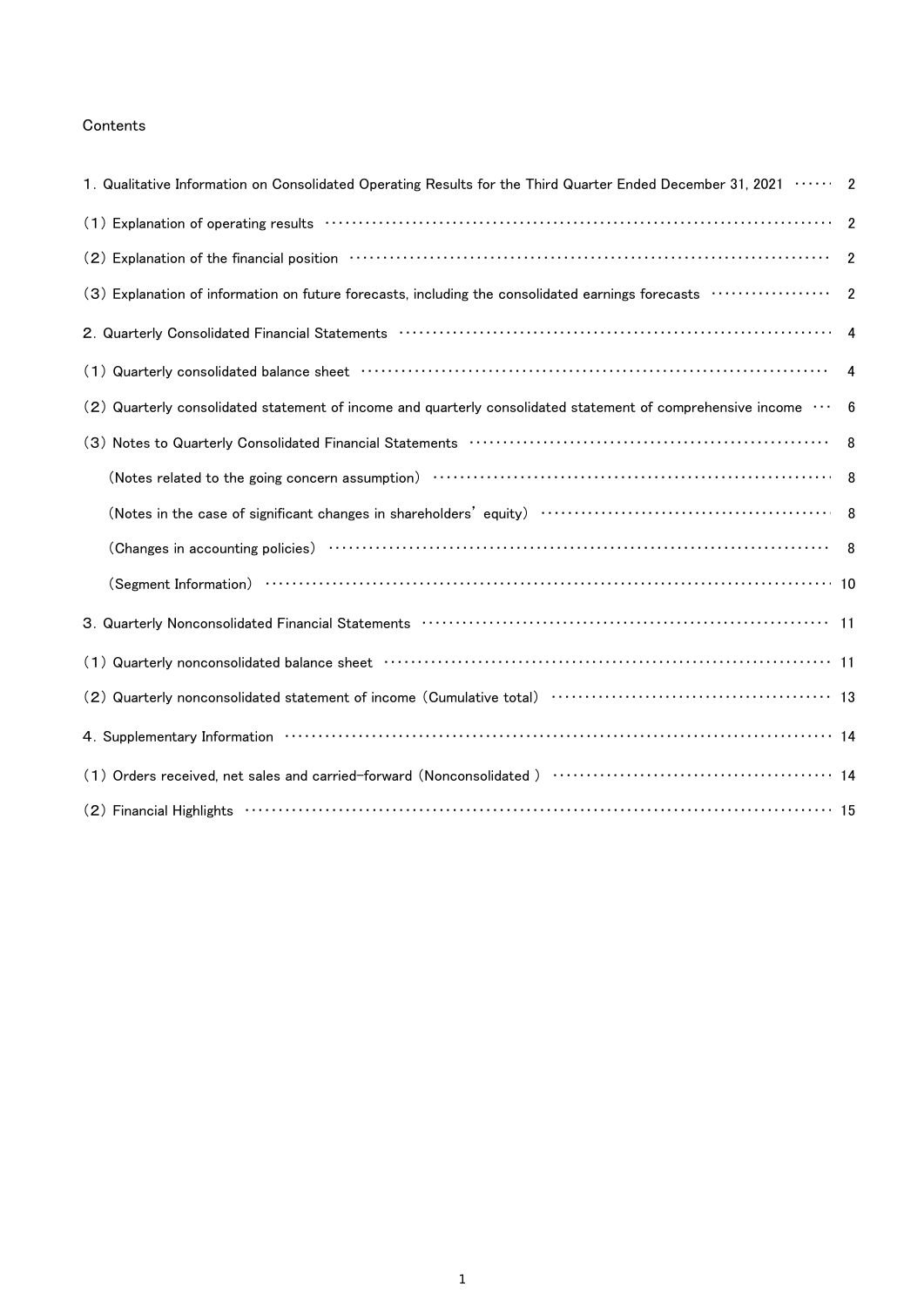1.Qualitative Information on Consolidated Operating Results for the Third Quarter Ended December 31, 2021

#### (1)Explanation of operating results

During the third quarter ended December 31, 2021, the Japanese economy saw signs of a recovery in production and consumer activities as the impact of COVID-19 dragged on, and business confidence was improving against the backdrop of a recovery in overseas demand and the easing of supply restrictions. However, with the number of infections starting to rise again following the emergence of the Omicron variant, business conditions remained uncertain.

In the construction industry, housing construction remained flat and private sector investment in construction slowed due to the resurgence of COVID-19, among other factors. Nevertheless, the volume of orders remained at a reasonable level as public investment remained at a high level, even if execution was slow, thanks to the implementation of construction budgets.

Under such operating conditions, the Kumagai Gumi Group continued to strive for sustainable growth by working together as a team on The Kumagai Gumi Group Medium-Term Management Plan (FY2021-FY2023) - Proactive Measures for Sustainable Growth-, which was formulated in May 2021 and sets (i) deepen the construction business, (ii) accelerate the construction-related peripheral businesses, (iii) develop new business domains, and (iv) strengthen the management foundation as basic policies.

Looking at the consolidated results for the third quarter ended December 31, 2021, net sales (completed contracts) fell 13.3 billion yen (4.3%) year on year, to 300.5 billion yen, mainly due to a decrease in the order backlog at the beginning of the fiscal year. On the profit front, operating income decreased 3.9 billion yen (20.4%) year on year, to 15.2 billion yen, and ordinary income dropped 3.3 billion yen (17.7%) year on year, to 15.8 billion yen, reflecting decreased net sales and decline in gross profit (gross profit on completed contracts) as a result of a lower gross profit margin (gross profit margin on completed contracts), among other factors. Profit attributable to owners of parent was 10.7 billion yen, down 1.3 billion yen (11.0%) due to income taxes of 4.9 billion yen and other adjustments.

#### (2)Explanation of the financial position

Non-current assets at the end of the third quarter under review decreased 21.6 billion yen (5.7%) from the end of the previous fiscal year, to 357.9 billion yen, primarily reflecting a decrease in cash and deposits due to advance payments in large-scale construction projects and a decline in investment securities attributable to a fall in the market price of shares held by the Group.

Total liabilities fell 24.6 billion yen (11.4%) from the end of the previous fiscal year, to 191 billion yen, chiefly owning to the payment of payables such as notes payable, accounts payable for construction contracts and other and electronically recorded obligations  $-$  operating.

Net assets edged up 2.9 billion yen (1.8%), to 166.8 billion yen, mainly reflecting decreases due to the payment of dividends, acquisition of own shares and a fall in valuation difference on available-for-sale securities, more than offsetting increases due to the recording of profit attributable to owners of parent and foreign currency translation adjustment. The shareholders' equity ratio was 46.6%, improving 3.4 pt from 43.2% at the end of the previous fiscal year.

### (3)Explanation of information on future forecasts, including the consolidated earnings forecasts

The Japanese economy is expected to see a sustained upward trend in exports and production going forward, as the world economy picks up due to the easing of restrictions and domestic consumer spending and corporate earnings recover largely due to progress in an array of government policies and booster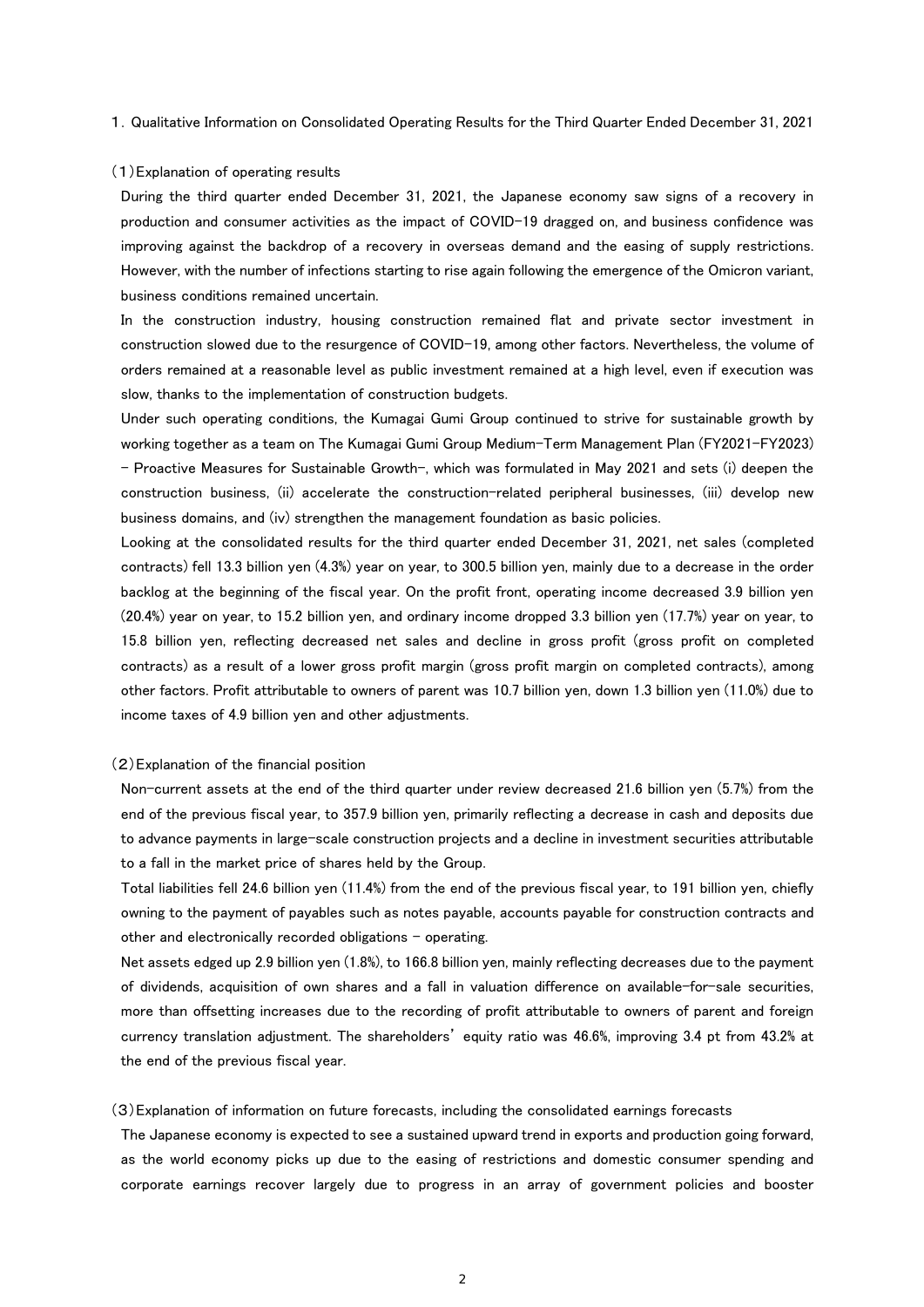vaccinations. Even so, the economic outlook remains unclear, reflecting concern over an economic slowdown due to the resurgence of infections as a result of Omicron or the emergence of other new variants.

In the construction industry, the amount of private sector investments in construction will continue to recover at a moderate pace, albeit with variation depending on the type of business, on the back of growing demand. With respect to public investment, the same level of investments covered in the initial budget for FY2021 has been secured in the initial budget draft for FY2022, featuring the facilitation of priority measures for disaster prevention, disaster mitigation and national resilience such as the implementation of measures to address the issue of aging infrastructure through drone-based inspections, among other means, and prevention of disasters attributable to flooding and earthquakes by strengthening intangible factors such as land use restrictions and evacuation planning. In addition, moves to develop infrastructure for the COVIDera and the post-COVID era are also likely to bolster public- and private-sector capital spending to some extent going forward. The rising cost of COVID countermeasures, delays in the supply of equipment and materials and other risks that might emerge if the COVID-19 pandemic drags on also need to be borne in mind.

Recent developments such as the increased severity and frequency of natural disasters and the aging of the social infrastructure established during Japan's high growth period are having major impacts on the foundations underpinning people's lives and industrial development. In addition, the COVID-19 pandemic has changed people's values and norms of behavior and the future is definitely more uncertain.

Under such conditions, the Group formulated The Kumagai Gumi Group Medium-Term Management Plan (FY2021-FY2023) - Proactive Measures for Sustainable Growth- in May 2021. The plan defines the Group's Long-term Vision as "A leader in the construction service industry that is sought by society, contributing to the realization of a society in which limited resources are recycled, and people, the community, and nature continue to be enriched" and sets FY2023 financial targets of consolidated net sales of 470 billion yen and consolidated ordinary income of 33 billion yen. The Group will continue striving for sustainable growth by working as a team on this plan.

In view of the conditions described above and business results for the third quarter ended December 31, 2021, there are currently no changes to the consolidated earnings forecasts and the non-consolidated earnings forecasts for the fiscal year ending March 31, 2022 announced on May 13, 2021. With respect to the impact of the COVID-19 pandemic, the Group assumed that the amount of private sector investments, which remained low due to the spread of COVID-19, would rise again with a recovery in economic activities both in Japan and abroad, despite lingering weakness in some types of business. To date, the situation has developed largely in line with this assumption.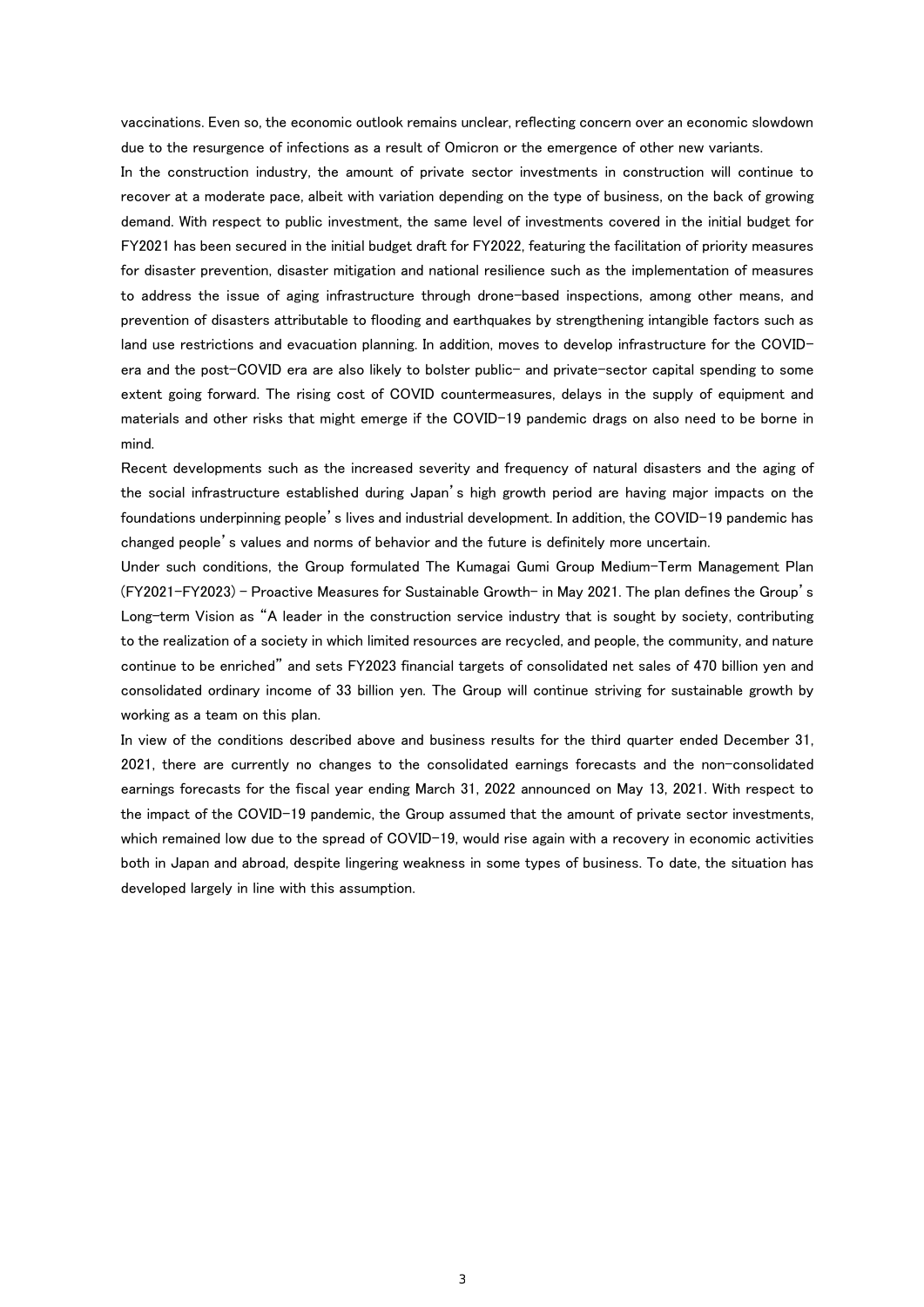### 2. Quarterly Consolidated Financial Statements

(1)Quarterly consolidated balance sheet

|                                                                                          |                          | (millions of yen)          |
|------------------------------------------------------------------------------------------|--------------------------|----------------------------|
|                                                                                          | <b>Prior Fiscal Year</b> | <b>Current 3rd Quarter</b> |
|                                                                                          | (As of March 31, 2021)   | (As of December 31, 2021)  |
| Assets                                                                                   |                          |                            |
| Current assets                                                                           |                          |                            |
| Cash and deposits                                                                        | 71,335                   | 50.207                     |
| Notes receivable, accounts receivable from completed<br>construction contracts and other | 197,175                  | 203,480                    |
| Costs on construction contracts in progress                                              | 6.454                    | 11,221                     |
| Accounts receivable $-$ other                                                            | 29.477                   | 20.707                     |
| Other                                                                                    | 7,554                    | 5,371                      |
| Allowance for doubtful accounts                                                          | (226)                    | (46)                       |
| Total current assets                                                                     | 311,770                  | 290,942                    |
| Non-current assets                                                                       |                          |                            |
| Property, plant and equipment                                                            |                          |                            |
| Buildings and structures, net                                                            | 7,491                    | 8,722                      |
| Land                                                                                     | 15,105                   | 15,351                     |
| Other, net                                                                               | 3.061                    | 2.906                      |
| Total property, plant and equipment                                                      | 25,658                   | 26,980                     |
| Intangible assets                                                                        | 558                      | 668                        |
| Investments and other assets                                                             |                          |                            |
| Investment securities                                                                    | 29,711                   | 27,771                     |
| Deferred tax assets                                                                      | 7,245                    | 6,498                      |
| Other                                                                                    | 4.807                    | 5.239                      |
| Allowance for doubtful accounts                                                          | (177)                    | (190)                      |
| Total investments and other assets                                                       | 41,587                   | 39,318                     |
| Total non-current assets                                                                 | 67,803                   | 66,967                     |
| Total assets                                                                             | 379,573                  | 357,909                    |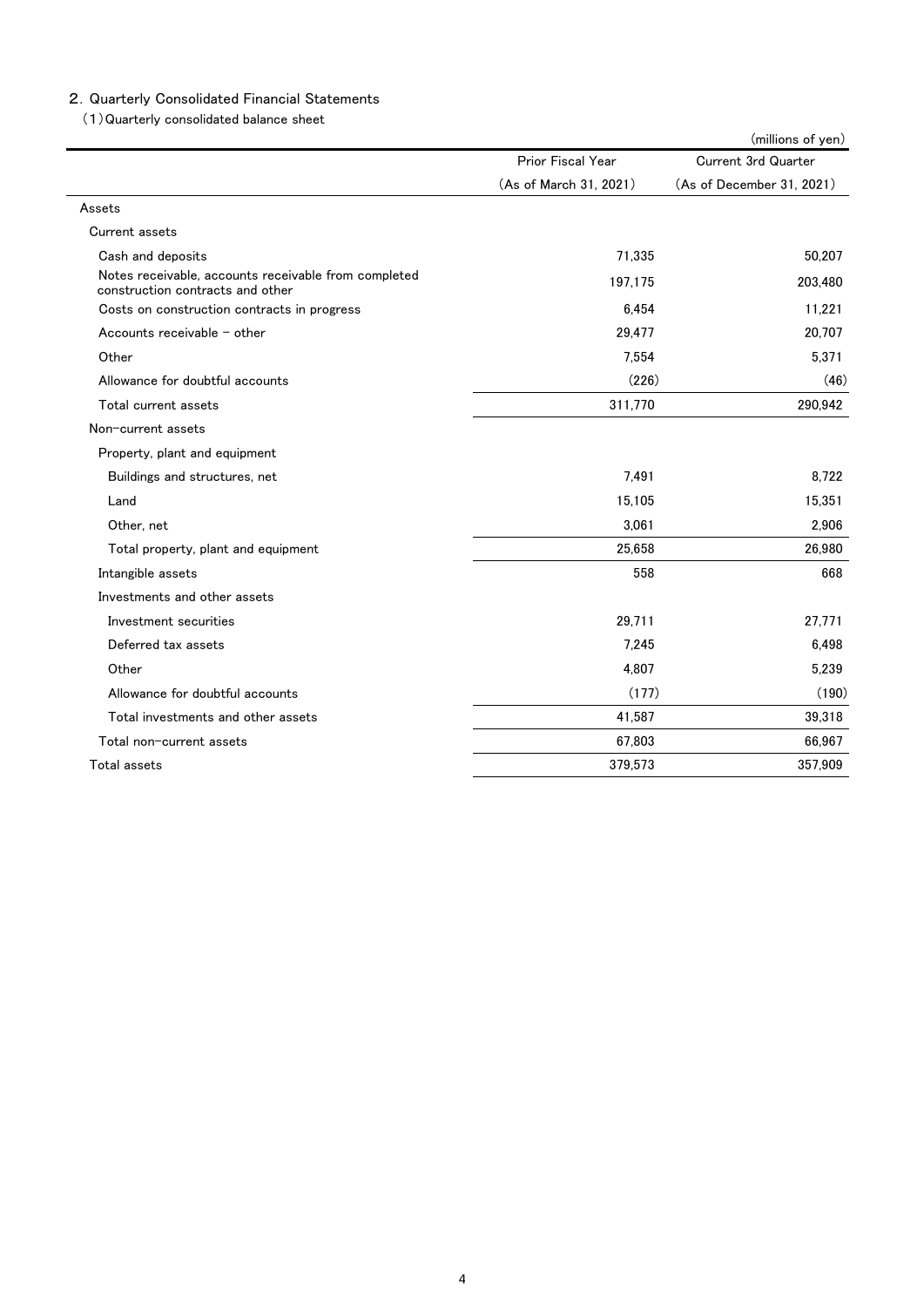|                                                                         |                        | (millions of yen)         |
|-------------------------------------------------------------------------|------------------------|---------------------------|
|                                                                         | Prior Fiscal Year      | Current 3rd Quarter       |
|                                                                         | (As of March 31, 2021) | (As of December 31, 2021) |
| Liabilities                                                             |                        |                           |
| <b>Current liabilities</b>                                              |                        |                           |
| Notes payable, accounts payable for construction contracts<br>and other | 84,610                 | 68,678                    |
| Electronically recorded obligations - operating                         | 37,435                 | 34,924                    |
| Short-term borrowings                                                   | 4,161                  | 3,210                     |
| Advances received on construction contracts in progress                 | 11,929                 | 15,698                    |
| Deposits received                                                       | 34,622                 | 33,088                    |
| Provision for warranties for completed construction                     | 473                    | 497                       |
| Provision for loss on construction contracts                            | 156                    | 234                       |
| Provision for contingent loss                                           | 1,482                  | 71                        |
| Provision for bonuses                                                   | 4,256                  | 2,200                     |
| Other                                                                   | 11,475                 | 6,299                     |
| Total current liabilities                                               | 190,604                | 164,903                   |
| Non-current liabilities                                                 |                        |                           |
| Long-term borrowings                                                    | 7,728                  | 8,600                     |
| Provision for share awards                                              | 140                    | 167                       |
| Retirement benefit liability                                            | 16,644                 | 16,807                    |
| Other                                                                   | 620                    | 618                       |
| Total non-current liabilities                                           | 25,133                 | 26,192                    |
| <b>Total liabilities</b>                                                | 215,737                | 191,095                   |
| Net assets                                                              |                        |                           |
| Shareholders' equity                                                    |                        |                           |
| Share capital                                                           | 30,108                 | 30,108                    |
| Capital surplus                                                         | 25,156                 | 25,156                    |
| Retained earnings                                                       | 104,727                | 109,898                   |
| Treasury shares                                                         | (451)                  | (1,765)                   |
| Total shareholders' equity                                              | 159,540                | 163,397                   |
| Accumulated other comprehensive income                                  |                        |                           |
| Valuation difference on available-for-sale securities                   | 4,241                  | 2,733                     |
| Foreign currency translation adjustment                                 | 384                    | 917                       |
| Remeasurements of defined benefit plans                                 | (330)                  | (235)                     |
| Total accumulated other comprehensive income                            | 4,294                  | 3,415                     |
| Total net assets                                                        | 163,835                | 166,813                   |
| Total liabilities and net assets                                        | 379,573                | 357,909                   |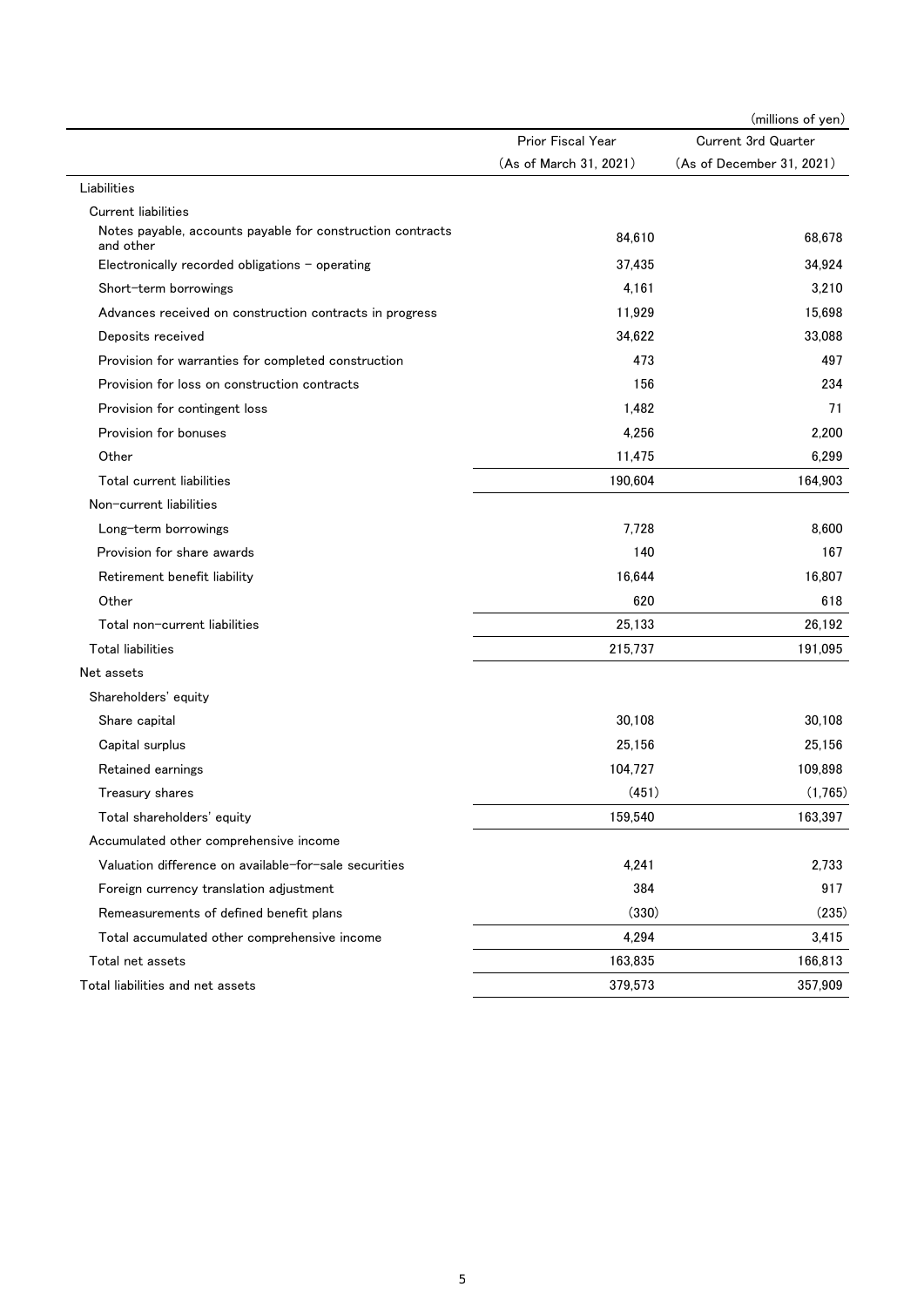## Quarterly consolidated statement of income (Cumulative total) (2)Quarterly consolidated statement of income and quarterly consolidated statement of comprehensive income

|                                                               |                              | (millions of yen)            |
|---------------------------------------------------------------|------------------------------|------------------------------|
|                                                               | FY2020 3rd Quarter           | FY2021 3rd Quarter           |
|                                                               | (Apr 1, 2020 - Dec 31, 2020) | (Apr 1, 2021 - Dec 31, 2021) |
| Net sales of completed construction contracts                 | 313,967                      | 300,573                      |
| Cost of sales of completed construction contracts             | 280,143                      | 270,359                      |
| Gross profit on completed construction contracts              | 33,824                       | 30,213                       |
| Selling, general and administrative expenses                  | 14,668                       | 14,969                       |
| Operating profit                                              | 19,156                       | 15,244                       |
| Non-operating income                                          |                              |                              |
| Interest income                                               | 34                           | 19                           |
| Dividend income                                               | 240                          | 337                          |
| Share of profit of entities accounted for using equity method | 101                          | 184                          |
| Foreign exchange gains                                        |                              | 61                           |
| Reversal of provision for contingent loss                     |                              | 114                          |
| Other                                                         | 179                          | 120                          |
| Total non-operating income                                    | 555                          | 838                          |
| Non-operating expenses                                        |                              |                              |
| Interest expenses                                             | 133                          | 124                          |
| Foreign exchange losses                                       | 40                           |                              |
| Commission for syndicated loans                               | 202                          | 58                           |
| Amortization of share issuance costs                          | 33                           |                              |
| Other                                                         | 57                           | 54                           |
| Total non-operating expenses                                  | 467                          | 237                          |
| Ordinary profit                                               | 19,244                       | 15,846                       |
| Extraordinary income                                          |                              |                              |
| Gain on sale of non-current assets                            | 4                            | 6                            |
| Gain on sale of membership                                    | 2                            | 9                            |
| Subsidy income                                                |                              | 61                           |
| Other                                                         |                              | 1                            |
| Total extraordinary income                                    | 7                            | 78                           |
| Extraordinary losses                                          |                              |                              |
| Loss on retirement of non-current assets                      | 18                           | 49                           |
| Loss on tax purpose reduction entry of non-current assets     |                              | 61                           |
| Infectious disease related costs                              | 250                          | 61                           |
| Provision for contingent loss                                 | 311                          |                              |
| Loss on transfer of receivables                               | 458                          |                              |
| Other                                                         | 178                          | 13                           |
| Total extraordinary losses                                    | 1,218                        | 186                          |
| Profit before income taxes                                    | 18,033                       | 15,738                       |
| Income taxes $-$ current                                      | 3,245                        | 3,586                        |
| Income taxes - deferred                                       | 2,679                        | 1,371                        |
| Total income taxes                                            | 5,924                        | 4,957                        |
| Profit                                                        | 12,108                       | 10,781                       |
| Profit attributable to owners of parent                       | 12,108                       | 10,781                       |
|                                                               |                              |                              |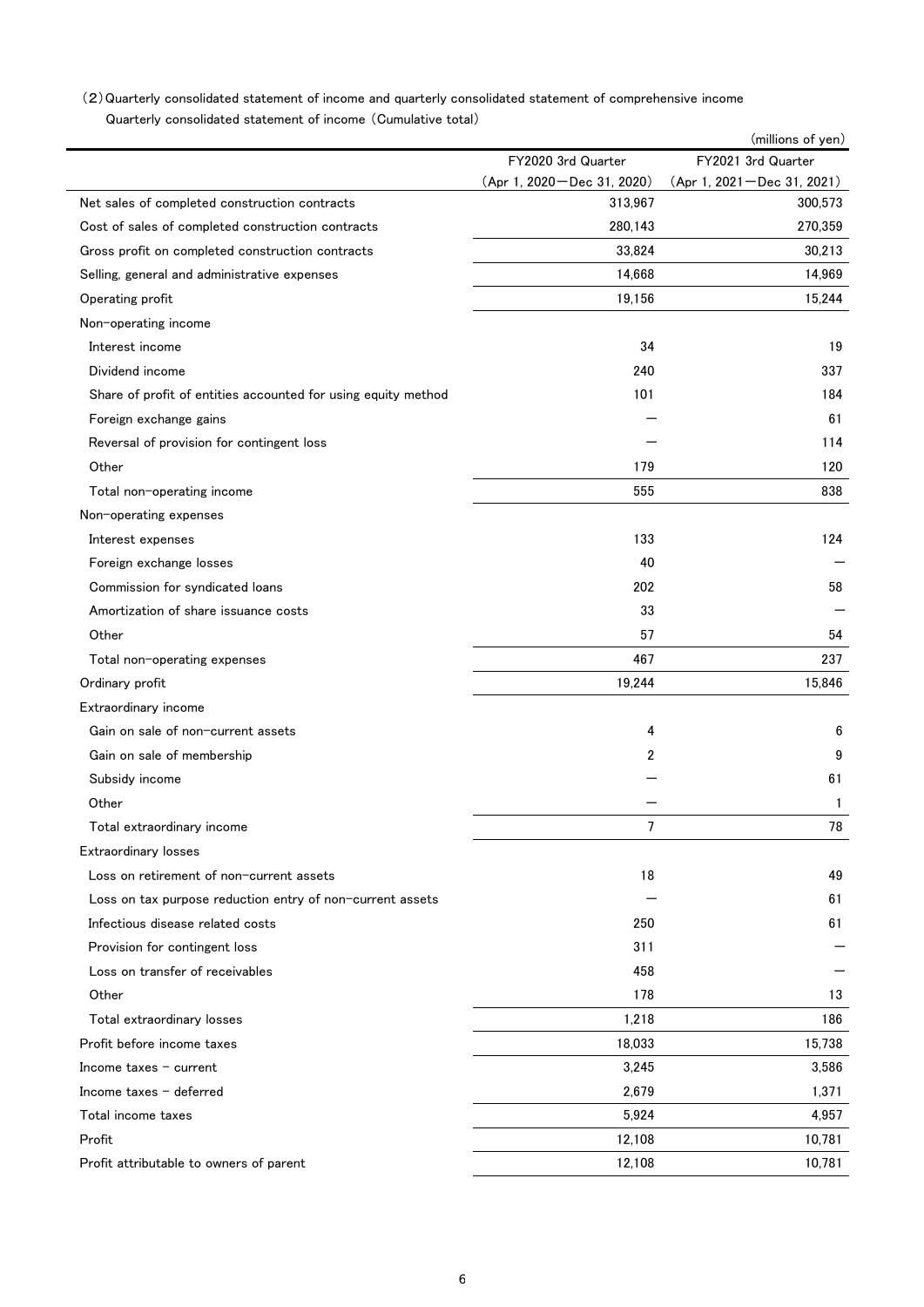# Quarterly consolidated statement of comprehensive income (Cumulative total)

|                                                                                      |                                | (millions of yen)              |
|--------------------------------------------------------------------------------------|--------------------------------|--------------------------------|
|                                                                                      | FY2020 3rd Quarter             | FY2021 3rd Quarter             |
|                                                                                      | $(Apr 1. 2020 - Dec 31. 2020)$ | $(Apr 1. 2021 - Dec 31. 2021)$ |
| Profit                                                                               | 12,108                         | 10,781                         |
| Other comprehensive income                                                           |                                |                                |
| Valuation difference on available-for-sale securities                                | 2.364                          | (1,503)                        |
| Foreign currency translation adjustment                                              | (3)                            | 533                            |
| Remeasurements of defined benefit plans, net of tax                                  | 93                             | 95                             |
| Share of other comprehensive income of entities accounted<br>for using equity method | (4)                            | (4)                            |
| Total other comprehensive income                                                     | 2.450                          | (879)                          |
| Comprehensive income                                                                 | 14,559                         | 9,901                          |
| Comprehensive income attributable to                                                 |                                |                                |
| Comprehensive income attributable to owners of parent                                | 14.559                         | 9,901                          |
| Comprehensive income attributable to non-controlling interests                       |                                |                                |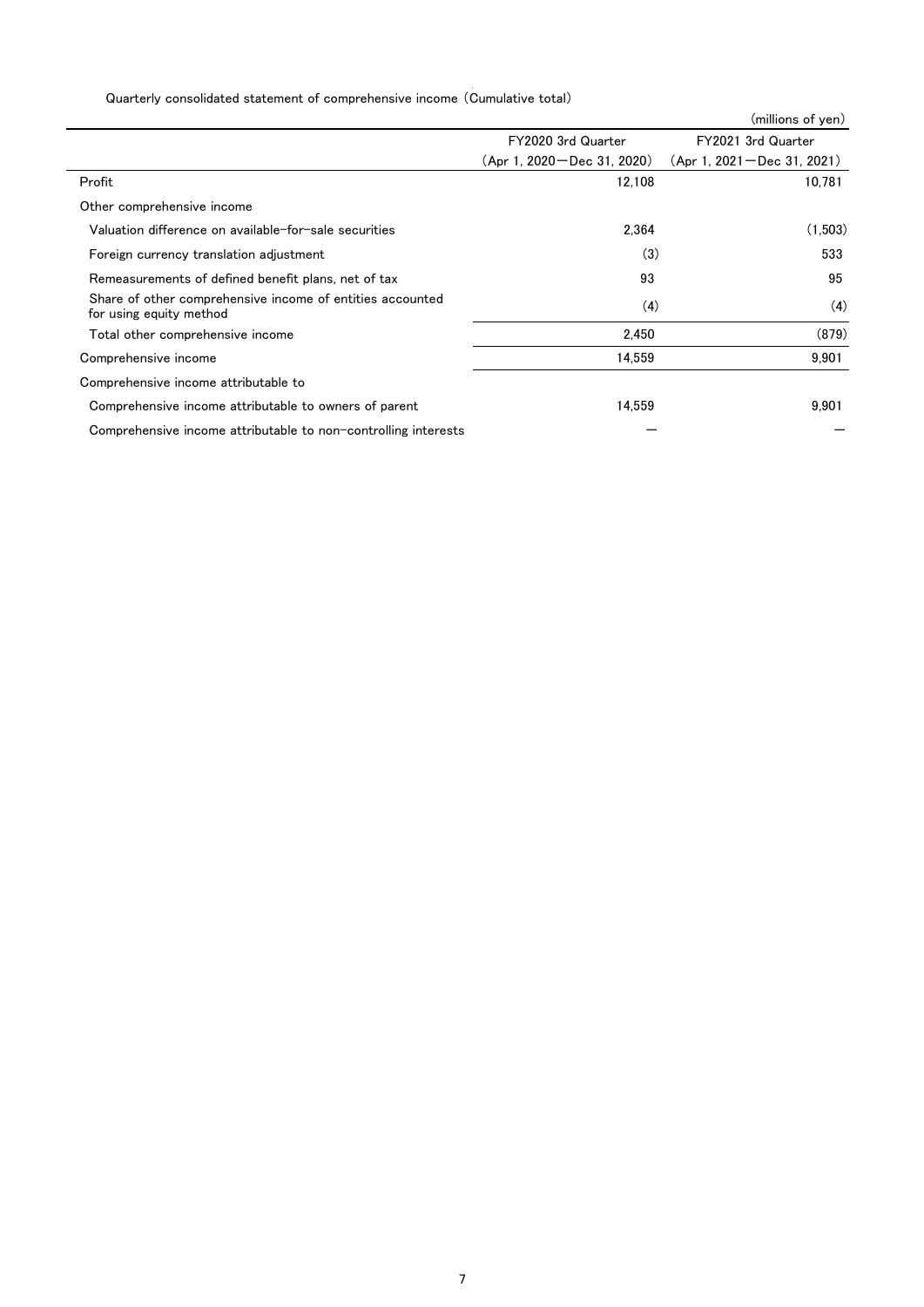#### (3)Notes to Quarterly Consolidated Financial Statements

(Notes related to the going concern assumption) Not applicable

#### (Notes in the case of significant changes in shareholders' equity)

The Company has been proceeding with the acquisition of own shares based on a resolution at the meeting of the Board of Directors held on November 11, 2021. During the first nine months of the fiscal year under review, it has acquired 401,400 treasury shares. Due to this acquisition, the value of Company's treasury shares has increased 1,127 million yen.

#### (Changes in accounting policies)

#### (Application of Accounting Standard for Revenue Recognition, etc.)

The Company has applied the Accounting Standard for Revenue Recognition (ASBJ Statement No. 29, March 31, 2020; hereinafter the "Revenue Recognition Accounting Standard"), etc. since the beginning of the first quarter and recognizes revenue from goods or services which the Group promised to provide at an amount expected to be received in exchange for the goods or services at the time when control over the promised goods or services is transferred to a customer. The main changes in the way revenue is recognized as a result of application are as follows.

#### 1. Revenue recognition for construction contracts

For construction contracts where performance obligations are fulfilled over a certain period and where the progress in the fulfillment of performance obligations cannot be estimated reasonably, if the generated cost is expected to be recovered, revenue is recognized by applying the cost recovery method. For construction contracts with a very short duration or with an insignificant amount of contract revenue, revenue is recognized at the point in time when the performance obligations are completely fulfilled.

#### 2. Revenue recognition related to agent transactions

For some transactions of the Company's subsidiaries, previously, the total amount of considerations received from the customer was recognized as revenue. As a result of the application of the above standard, however, for transactions where the role of the Group's subsidiaries in providing assets or service to the customer falls into the role of an agent, the net amount, which is obtained by deducting the amount paid to the supplier from the amount received from the customer, is recognized as revenue.

The Company applies the Revenue Recognition Accounting Standard in accordance with the transitional handling stipulated in the proviso of Paragraph 84 of the standard. The Company adds or subtracts the amount of the cumulative effects on retained earnings at the beginning of the first quarter to or from the retained earnings in cases where the new accounting policies are applied retroactively to periods before the beginning of the first quarter. The Company began applying the new accounting policies to balances at the start of the first quarter. However, the Company applied the procedure provided for in Paragraph 86 of the Revenue Recognition Accounting Standards and did not retroactively apply the new accounting policy to contracts under which almost all revenue had been recognized before the beginning of the first quarter in accordance with the procedure before the application of the new accounting policy. Applying the procedures provided for in (1) of Paragraph 86 of the Revenue Recognition Accounting Standards, the Company performed accounting procedures based on contract terms reflecting all changes made before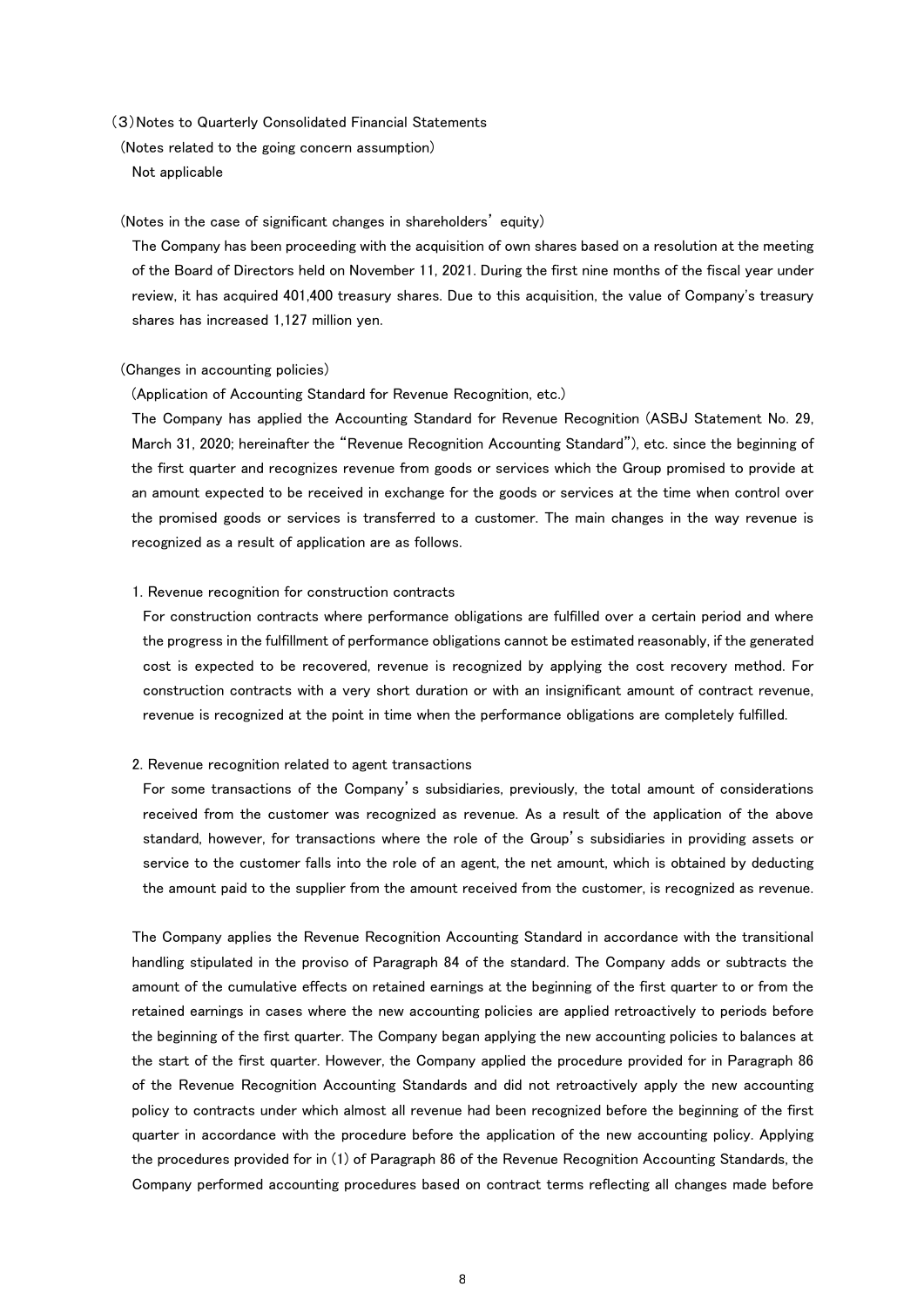the beginning of the first quarter and added the cumulative effect of the procedures to retained earnings at the beginning of the first quarter.

As a result, completed contracts and the cost of completed contracts during the first nine months ended December 31, 2021 each increased by 925 million yen.

There is no cumulative effect which needs to be reflected in retained earnings at the beginning of the first quarter.

In addition, in accordance with the provisional treatment stipulated in Paragraph 28-15 of the Accounting Standard for Quarterly Financial Reporting (ASBJ Statement No. 12, March 31, 2020), information that breaks down revenues arising in relation to contracts with customers for the third quarter of the previous fiscal year is not stated.

(Application of Accounting Standard for Fair Value Measurement, etc.)

The Company began applying the Accounting Standard for Fair Value Measurement (ASBJ Statement No. 30 issued on July 4, 2019, hereinafter the "Fair Value Measurement Accounting Standard") and related measures at the beginning of the first quarter. Accordingly, the Company will apply the new accounting policies prescribed in the Fair Value Measurement Accounting Standard and related measures in the future in accordance with the transitional handling stipulated in Section 19 of the same standard and Section 44- 2 of the Accounting Standard for Financial Instruments (ASBJ Statement No. 10 issued on July 4, 2019). Application of this standard has no impact on quarterly consolidated financial statements.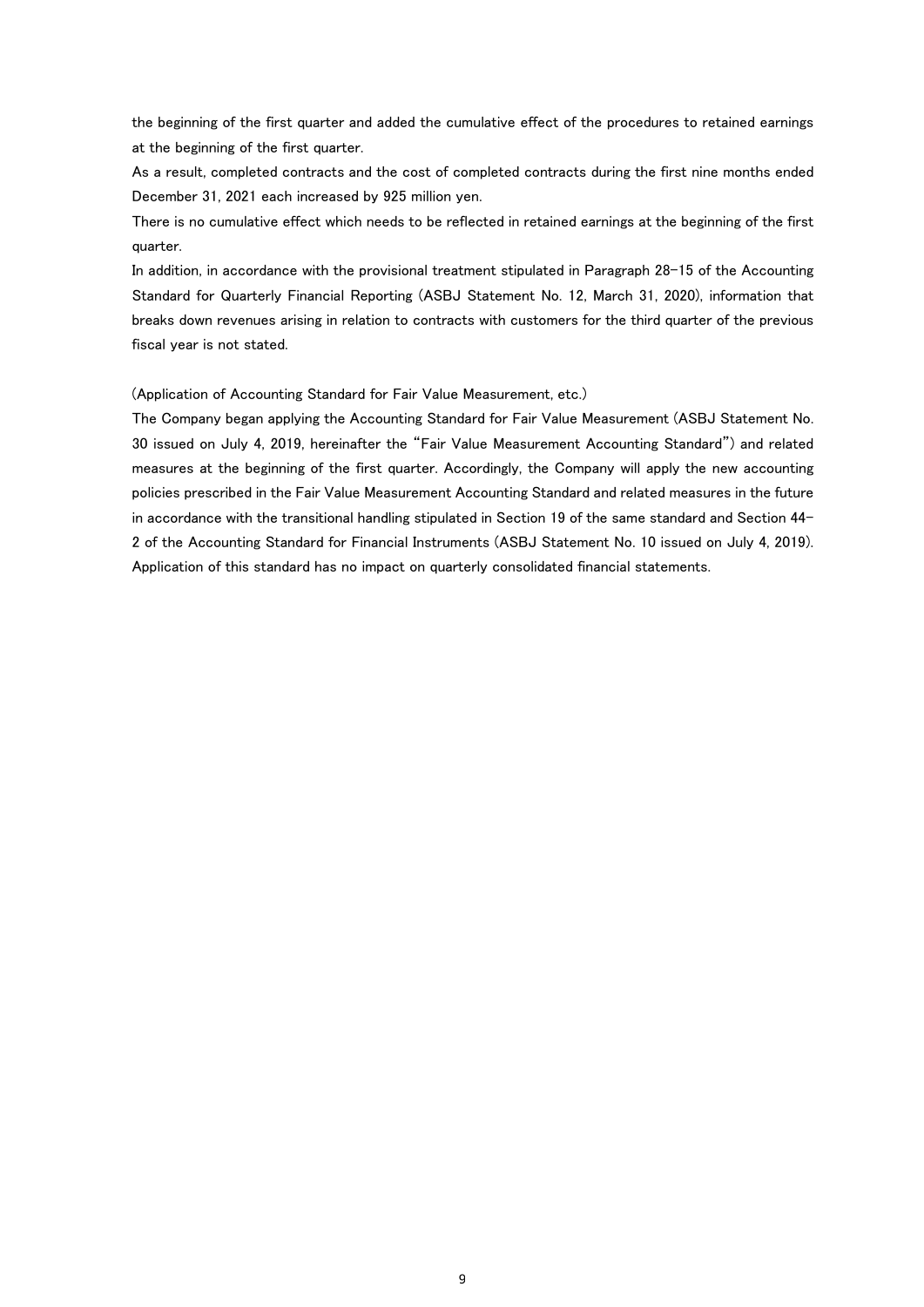### (Segment Information)

### FY2020 3rd Quarter (Apr 1, 2020- December31, 2020)

1 Information on Net Sales and Profit of Each Reportable Segment (millions of yen)

|                                  |                                                         | Reportable segments |                              | Amounts on |                       |                                                                |  |  |  |  |  |
|----------------------------------|---------------------------------------------------------|---------------------|------------------------------|------------|-----------------------|----------------------------------------------------------------|--|--|--|--|--|
|                                  | Civil<br><b>Building</b><br>construction<br>engineering |                     | Total<br><b>Subsidiaries</b> |            | Ajustments<br>(Note1) | Quarterly<br>consolidated<br>statement of<br>income<br>(Note2) |  |  |  |  |  |
| <b>Net Sales</b>                 |                                                         |                     |                              |            |                       |                                                                |  |  |  |  |  |
| Sales to customers               | 87.050                                                  | 165.998             | 60.918                       | 313.967    |                       | 313,967                                                        |  |  |  |  |  |
| Intersegment sales and transfers |                                                         | 0                   | 12.709                       | 12.709     | (12.709)              |                                                                |  |  |  |  |  |
| Total                            | 87.050                                                  | 165.999             | 73.627                       | 326.677    | (12.709)              | 313.967                                                        |  |  |  |  |  |
| Segment income                   | 5.267                                                   | 10.717              | 3.145                        | 19.130     | 25                    | 19,156                                                         |  |  |  |  |  |

(Note1) The adjustments on segment income are eliminations of intersegment transactions.

(Note2) The segment income is reconciled with operating income in the quarterly consolidated statement of income.

### FY2021 3rd Quarter (Apr 1, 2021-December 31, 2021)

1 Information on Net Sales and Profit of Each Reportable Segment and Disaggregation of Revenue (millions of yen)

|                                       |                      | Reportable segments             |                     | Amounts on |                       |                                                                |  |
|---------------------------------------|----------------------|---------------------------------|---------------------|------------|-----------------------|----------------------------------------------------------------|--|
|                                       | Civil<br>engineering | <b>Building</b><br>construction | <b>Subsidiaries</b> | Total      | Ajustments<br>(Note1) | Quarterly<br>consolidated<br>statement of<br>income<br>(Note2) |  |
| <b>Net Sales</b>                      |                      |                                 |                     |            |                       |                                                                |  |
| Revenue from contracts with customers | 69.685               | 164.324                         | 72.078              | 306.088    | (5.514)               | 300,573                                                        |  |
| Sales to customers                    | 69.685               | 164.324                         | 66.563              | 300.573    |                       | 300.573                                                        |  |
| Intersegment sales and transfers      |                      |                                 | 5.514               | 5.514      | (5,514)               |                                                                |  |
| Total                                 | 69.685               | 164.324                         | 72.078              | 306.088    | (5.514)               | 300.573                                                        |  |
| Segment income                        | 2.348                | 9.540                           | 3.350               | 15.239     | 5                     | 15.244                                                         |  |

(Note1) The adjustments on segment income are eliminations of intersegment transactions.

(Note2) The segment income is reconciled with operating income in the quarterly consolidated statement of income.

2 Matters related to changes in reporting segments

As stated in Changes in Accounting Policies, the Company began applying the Revenue Recognition Accounting Standard, etc., and changed the method of accounting in connection with revenue recognition from the first quarter. Accordingly, the Company changed the method of calculating profits and losses for its business segments.

As a result of this change, net sales for the first nine months ended December 31, 2021 increased 14 million yen in the "Civil Works Segment" and 910 million yen in the "Construction Segment" compared to the previous method. Intersegment sales and transfers which are included in the "Subsidiaries Segment" decreased by 1,788 million yen compared to the previous method. The impact of this change on segment income is minor.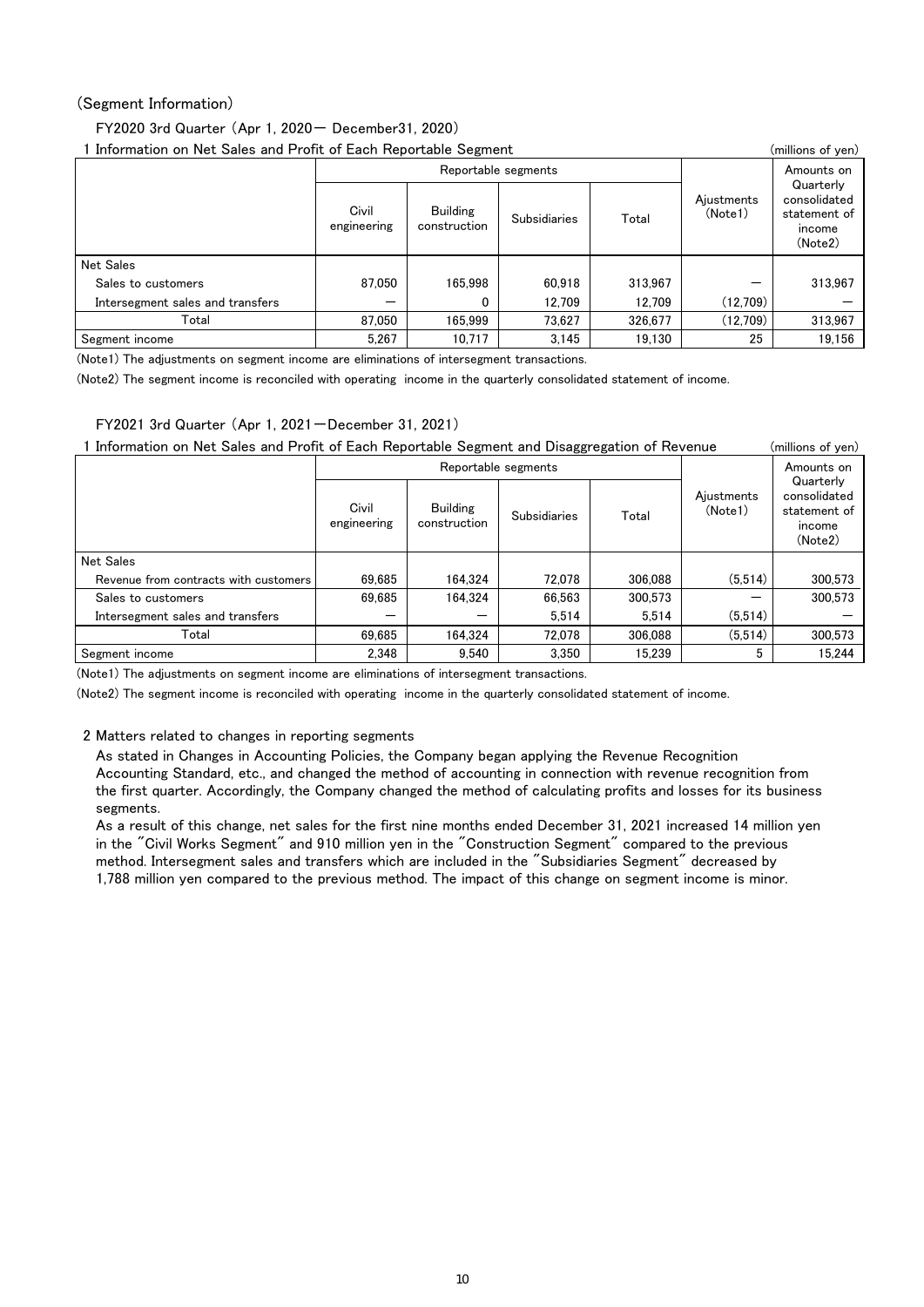### 3. Quarterly Nonconsolidated Financial Statements

(1)Quarterly nonconsolidated balance sheet

|                                                                                          |                        | (millions of yen)          |
|------------------------------------------------------------------------------------------|------------------------|----------------------------|
|                                                                                          | Prior Fiscal Year      | <b>Current 3rd Quarter</b> |
|                                                                                          | (As of March 31, 2021) | (As of December 31, 2021)  |
| Assets                                                                                   |                        |                            |
| Current assets                                                                           |                        |                            |
| Cash and deposits                                                                        | 51,767                 | 28.516                     |
| Notes receivable, accounts receivable from completed<br>construction contracts and other | 165.254                | 178,166                    |
| Costs on construction contracts in progress                                              | 5,443                  | 10,046                     |
| Other                                                                                    | 36,824                 | 23,291                     |
| Allowance for doubtful accounts                                                          | (195)                  | (19)                       |
| Total current assets                                                                     | 259,095                | 240,002                    |
| Non-current assets                                                                       |                        |                            |
| Property, plant and equipment                                                            |                        |                            |
| Buildings and structures, net                                                            | 3,557                  | 4,871                      |
| Land                                                                                     | 12,207                 | 12,474                     |
| Other, net                                                                               | 1,248                  | 1.032                      |
| Total property, plant and equipment                                                      | 17,012                 | 18,379                     |
| Intangible assets                                                                        | 434                    | 535                        |
| Investments and other assets                                                             |                        |                            |
| Investment securities                                                                    | 10,408                 | 9,091                      |
| Deferred tax assets                                                                      | 5,369                  | 5,092                      |
| Other                                                                                    | 24,340                 | 23,466                     |
| Allowance for doubtful accounts                                                          | (1)                    |                            |
| Total investments and other assets                                                       | 40,116                 | 37,650                     |
| Total non-current assets                                                                 | 57,563                 | 56,564                     |
| Total assets                                                                             | 316,659                | 296,566                    |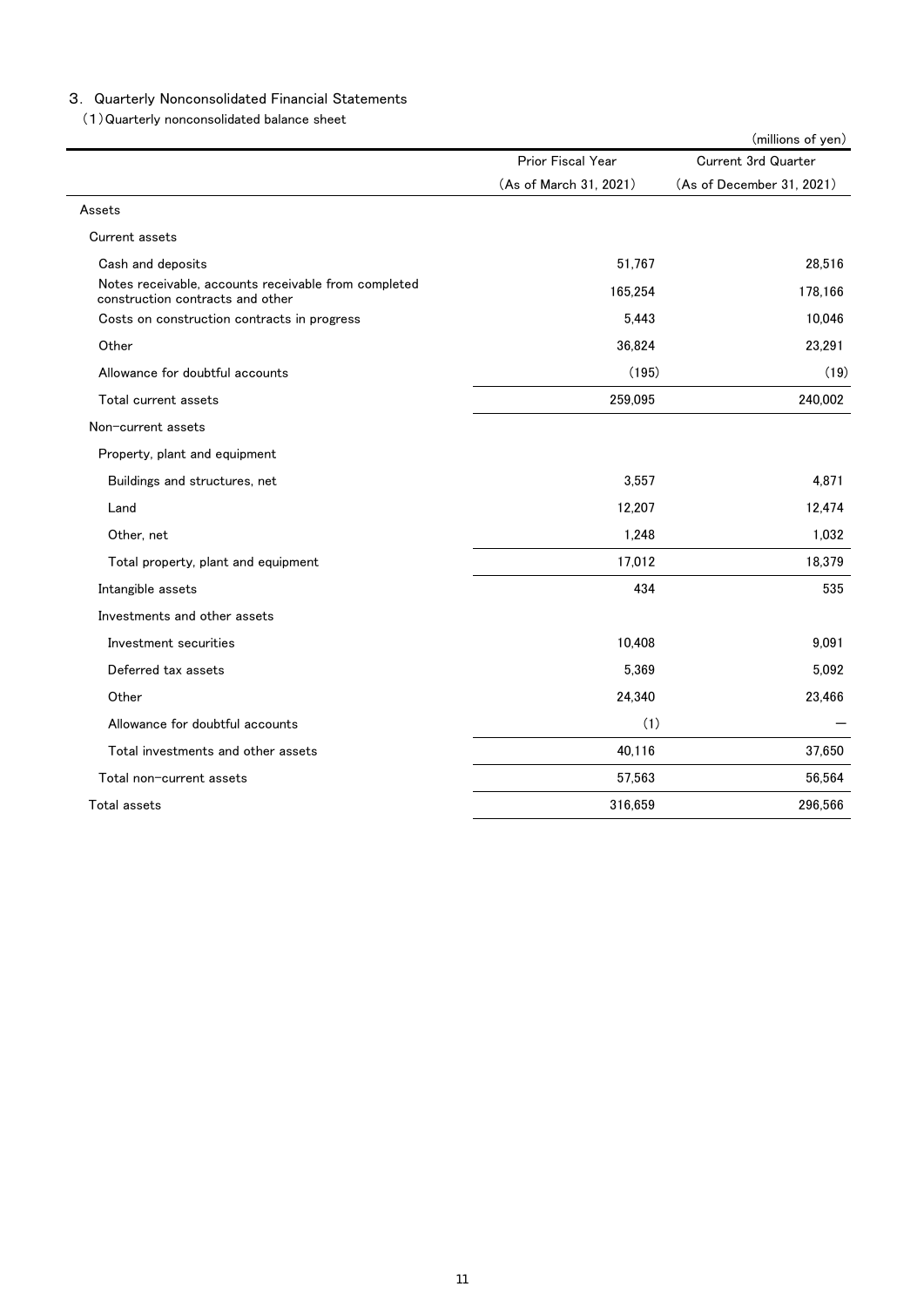|                                                                         |                        | (millions of yen)          |
|-------------------------------------------------------------------------|------------------------|----------------------------|
|                                                                         | Prior Fiscal Year      | <b>Current 3rd Quarter</b> |
|                                                                         | (As of March 31, 2021) | (As of December 31, 2021)  |
| Liabilities                                                             |                        |                            |
| <b>Current liabilities</b>                                              |                        |                            |
| Notes payable, accounts payable for construction contracts<br>and other | 69,871                 | 54,120                     |
| Electronically recorded obligations $-$ operating                       | 32,973                 | 31.174                     |
| Short-term borrowings                                                   | 3,942                  | 3,005                      |
| Lease obligations                                                       | 15                     | 15                         |
| Advances received on construction contracts in progress                 | 9,943                  | 14,482                     |
| Deposits received                                                       | 33,325                 | 30,994                     |
| Provision for warranties for completed construction                     | 428                    | 450                        |
| Provision for loss on construction contracts                            | 155                    | 209                        |
| Provision for contingent loss                                           | 1,462                  | 68                         |
| Provision for bonuses                                                   | 2,760                  | 1,438                      |
| Other                                                                   | 8,914                  | 5,134                      |
| Total current liabilities                                               | 163,793                | 141,092                    |
| Non-current liabilities                                                 |                        |                            |
| Long-term borrowings                                                    | 7,728                  | 8,600                      |
| Lease obligations                                                       | 19                     | 14                         |
| Provision for share awards                                              | 140                    | 167                        |
| Provision for retirement benefits                                       | 13,624                 | 13,866                     |
| Other                                                                   | 65                     | 125                        |
| Total non-current liabilities                                           | 21,577                 | 22,773                     |
| <b>Total liabilities</b>                                                | 185,371                | 163,865                    |
| Net assets                                                              |                        |                            |
| Shareholders' equity                                                    |                        |                            |
| Share capital                                                           | 30,108                 | 30,108                     |
| Capital surplus                                                         | 25,156                 | 25,156                     |
| Retained earnings                                                       | 72,143                 | 76,363                     |
| Treasury shares                                                         | (328)                  | (1,641)                    |
| Total shareholders' equity                                              | 127,079                | 129,987                    |
| Valuation and translation adjustments                                   |                        |                            |
| Valuation difference on available-for-sale securities                   | 4,208                  | 2,713                      |
| Total valuation and translation adjustments                             | 4,208                  | 2,713                      |
| Total net assets                                                        | 131,287                | 132,701                    |
| Total liabilities and net assets                                        | 316,659                | 296,566                    |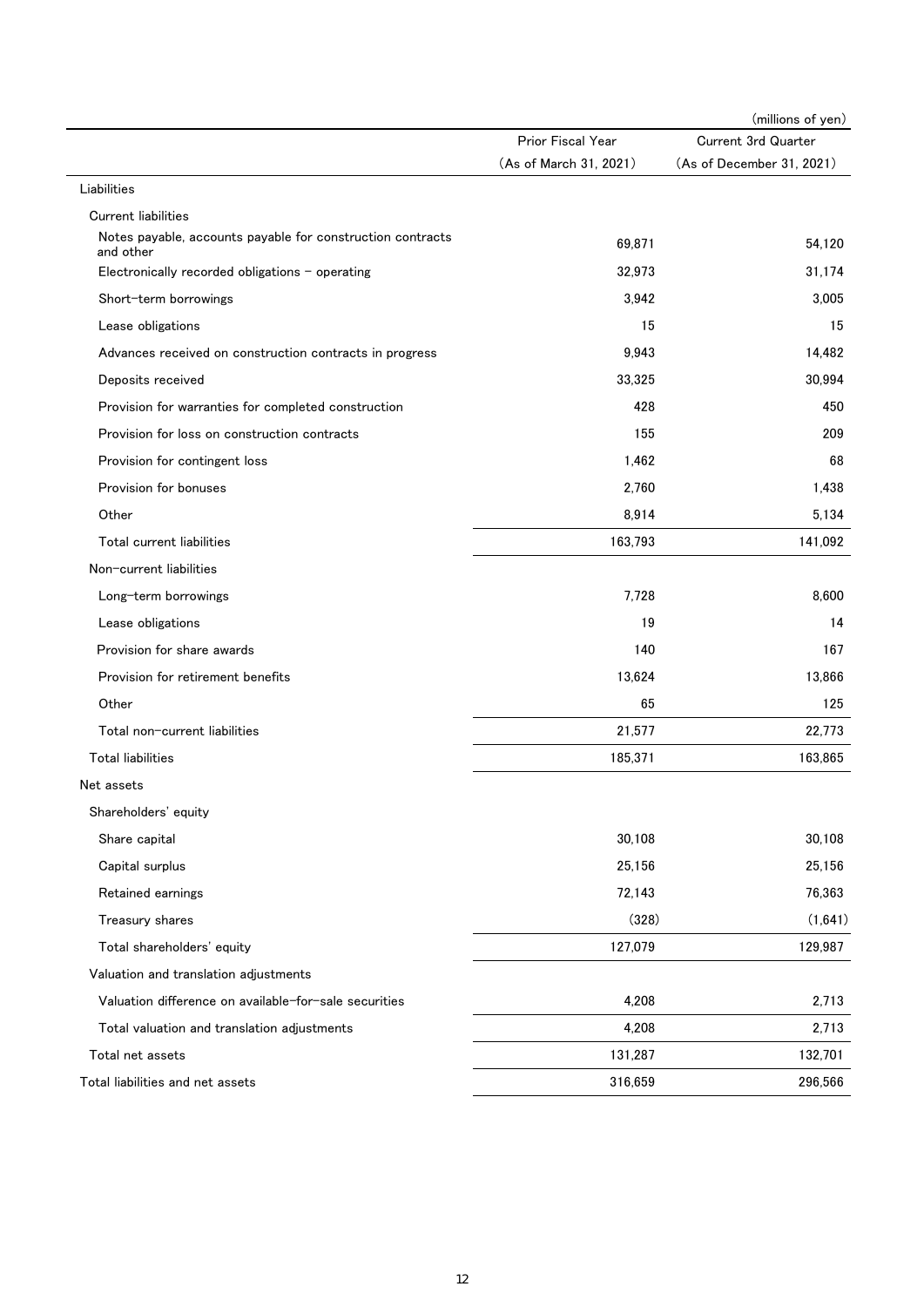### (2)Quarterly nonconsolidated statement of income (Cumulative total)

|                                                           |                              | (millions of yen)            |
|-----------------------------------------------------------|------------------------------|------------------------------|
|                                                           | FY2020 3rd Quarter           | FY2021 3rd Quarter           |
|                                                           | (Apr 1, 2020 - Dec 31, 2020) | (Apr 1, 2021 – Dec 31, 2021) |
| Net sales of completed construction contracts             | 253,049                      | 234,009                      |
| Cost of sales of completed construction contracts         | 225,989                      | 210,993                      |
| Gross profit on completed construction contracts          | 27,060                       | 23,016                       |
| Selling, general and administrative expenses              | 11,076                       | 11,127                       |
| Operating profit                                          | 15,984                       | 11,888                       |
| Non-operating income                                      |                              |                              |
| Interest income                                           | 28                           | 12                           |
| Dividend income                                           | 1,223                        | 1,814                        |
| Foreign exchange gains                                    |                              | 48                           |
| Reversal of provision for contingent loss                 |                              | 109                          |
| Other                                                     | 172                          | 119                          |
| Total non-operating income                                | 1,424                        | 2,104                        |
| Non-operating expenses                                    |                              |                              |
| Interest expenses                                         | 130                          | 122                          |
| Foreign exchange losses                                   | 38                           |                              |
| Commission for syndicated loans                           | 202                          | 58                           |
| Amortization of share issuance costs                      | 33                           |                              |
| Other                                                     | 39                           | 53                           |
| Total non-operating expenses                              | 444                          | 233                          |
| Ordinary profit                                           | 16,963                       | 13,759                       |
| Extraordinary income                                      |                              |                              |
| Gain on sale of non-current assets                        | 0                            |                              |
| Gain on sale of membership                                | 2                            | 9                            |
| Subsidy income                                            |                              | 61                           |
| Total extraordinary income                                | 2                            | 71                           |
| Extraordinary losses                                      |                              |                              |
| Loss on tax purpose reduction entry of non-current assets |                              | 61                           |
| Compensation expenses                                     |                              | 35                           |
| Infectious disease related costs                          | 206                          | 42                           |
| Provision for contingent loss                             | 311                          |                              |
|                                                           |                              |                              |
| Loss on transfer of receivables                           | 458                          |                              |
| Other                                                     | 136                          | 8                            |
| Total extraordinary losses                                | 1,112                        | 147                          |
| Profit before income taxes                                | 15,853                       | 13,682                       |
| Income taxes $-$ current                                  | 2,566                        | 2,915                        |
| Income taxes - deferred                                   | 2,279                        | 936                          |
| Total income taxes                                        | 4,845                        | 3,852                        |
| Profit                                                    | 11,008                       | 9,830                        |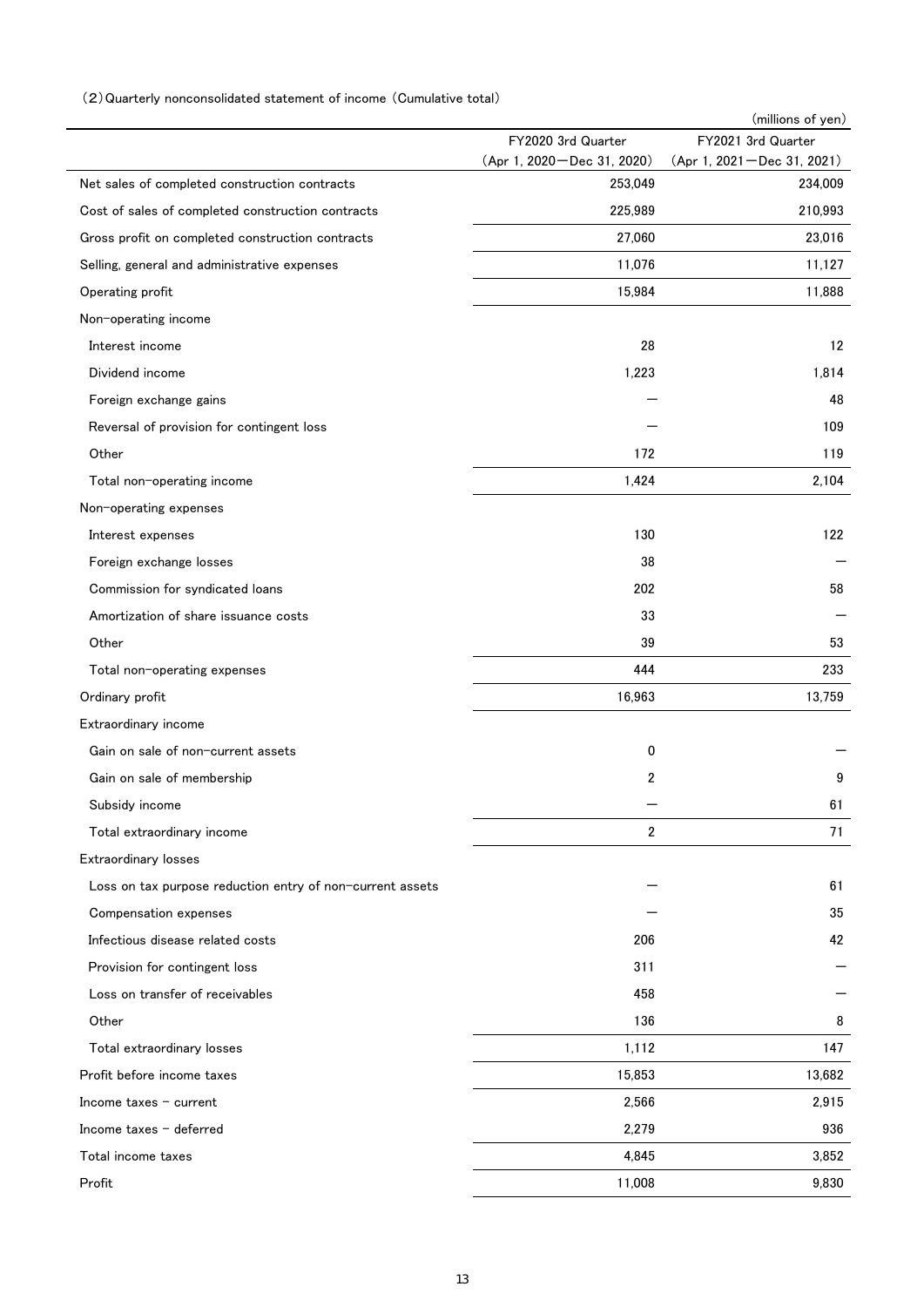# 4.Supplementary Information

### (1) Orders received, net sales and carried-forward (Nonconsolidated )

(millions of yen)

|          |                                       | FY2020 3rd Quarter<br>Apr 1, 2020 - Dec 31, 2020 |                        | FY2021 3rd Quarter<br>Apr 1, 2021 - Dec 31, 2021 |                        | Change                 |                            |  |
|----------|---------------------------------------|--------------------------------------------------|------------------------|--------------------------------------------------|------------------------|------------------------|----------------------------|--|
|          |                                       | Amount                                           | Composition<br>ratio % | Amount                                           | Composition<br>ratio % | Amount                 | %                          |  |
|          | Public<br>23,762<br>39,707<br>Private |                                                  | 12.7                   | 45,866                                           | 20.4                   | 22,104                 | 93.0                       |  |
|          |                                       |                                                  | 21.3                   | 30,732                                           | 13.7                   | (8,974)                | (22.6)                     |  |
|          | Domestic                              | 63,469                                           | 34.0                   | 76,599                                           | 34.1                   | 13,129                 | 20.7                       |  |
| Overseas |                                       |                                                  |                        |                                                  |                        |                        |                            |  |
|          | Civil engineering                     | 63,469                                           | 34.0                   | 76,599                                           | 34.1                   | 13,129                 | 20.7                       |  |
|          | Public                                | 8,972                                            | 4.8                    | 22,514                                           | 10.0                   | 13,542                 | 150.9                      |  |
|          | Private                               | 112,274                                          | 60.2                   | 125,509                                          | 55.9                   | 13,235                 | 11.8                       |  |
|          | Domestic                              | 121,246                                          | 65.0                   | 148,023                                          | 65.9                   | 26,777                 | 22.1                       |  |
|          | Overseas                              | 1,841                                            | 1.0                    | 85                                               | 0.0                    | (1,756)                | (95.3)                     |  |
|          | <b>Building construction</b>          | 123,088                                          | 66.0                   | 148,109                                          | 65.9                   | 25,021                 | 20.3                       |  |
|          | Public                                | 32,734                                           | 17.5                   | 68,380                                           | 30.4                   | 35,646                 | 108.9                      |  |
|          | Private                               | 151,981                                          | 81.5                   | 156,242                                          | 69.6                   | 4,260                  | 2.8                        |  |
|          | Domestic                              | 184,716                                          | 99.0                   | 224,623                                          | 100.0                  | 39,906                 | 21.6                       |  |
|          | Overseas                              | 1,841                                            | 1.0                    | 85                                               | 0.0                    | (1,756)                | (95.3)                     |  |
|          | Orders received-Total                 | 186,558                                          | 100                    | 224,708                                          | 100                    | 38,150                 | 20.4                       |  |
|          | Public                                | 42,187                                           | 16.7                   | 30,797                                           | 13.2                   | (11, 390)              | (27.0)                     |  |
|          | Private                               | 44,863                                           | 17.7                   | 38,888                                           | 16.6                   | (5, 974)               | (13.3)<br>(19.9)<br>(19.9) |  |
|          | Domestic                              | 87,050                                           | 34.4                   | 69,685                                           | 29.8<br>29.8           | (17, 365)<br>(17, 365) |                            |  |
|          | Overseas                              |                                                  |                        |                                                  |                        |                        |                            |  |
|          | Civil engineering                     | 87,050                                           | 34.4                   | 69,685                                           |                        |                        |                            |  |
|          | Public                                | 23,786                                           | 9.4                    | 15,245                                           | 6.5                    | (8,541)                | (35.9)                     |  |
|          | Private                               | 141,000                                          | 55.7                   | 148,590                                          | 63.5                   | 7,590                  | 5.4                        |  |
|          | Domestic                              | 164,787                                          | 65.1                   | 163,836                                          | 70.0                   | (950)                  | (0.6)                      |  |
|          | Overseas                              | 1,211                                            | 0.5                    | 487                                              | 0.2                    | (724)                  | (59.8)                     |  |
|          | <b>Building construction</b>          | 165,999                                          | 65.6                   | 164,324                                          | 70.2                   | (1,674)                | (1.0)                      |  |
|          | Public                                | 65,974                                           | 26.1                   | 46,042                                           | 19.7                   | (19, 931)              | (30.2)                     |  |
|          | Private                               | 185,863                                          | 73.4                   | 187,479                                          | 80.1                   | 1,615                  | 0.9                        |  |
|          | Domestic                              | 251,838                                          | 99.5                   | 233,522                                          | 99.8                   | (18, 315)              | (7.3)                      |  |
|          | Overseas                              | 1,211                                            | 0.5                    | 487                                              | 0.2                    | (724)                  | (59.8)                     |  |
|          | Net sales-Total                       | 253,049                                          | 100                    | 234.009                                          | 100                    | (19,039)               | (7.5)                      |  |
|          | Public                                | 37,523                                           | 7.9                    | 58,428                                           | 12.8                   | 20,905                 | 55.7                       |  |
|          | Private                               | 127,383                                          | 26.7                   | 115,509                                          | 25.3                   | (11, 873)              | (9.3)                      |  |
|          | Domestic                              | 164,906                                          | 34.6                   | 173,937                                          | 38.1                   | 9,031                  | 5.5                        |  |
|          | Overseas                              |                                                  |                        |                                                  |                        |                        |                            |  |
|          | Civil engineering                     | 164,906                                          | 34.6                   | 173,937                                          | 38.1                   | 9,031                  | 5.5                        |  |
|          | Public                                | 29,454                                           | 6.2                    | 33,129                                           | 7.3                    | 3,675                  | 12.5                       |  |
|          | Private                               | 279,136                                          | 58.6                   | 247,657                                          | 54.2                   | (31, 479)              | (11.3)                     |  |
|          | Domestic                              | 308,590                                          | 64.8                   | 280,786                                          | 61.5                   | (27, 804)              | (9.0)                      |  |
|          | Overseas                              | 2,979                                            | 0.6                    | 2,147                                            | 0.5                    | (832)                  | (27.9)                     |  |
|          | <b>Building construction</b>          | 311,570                                          | 65.4                   | 282,933                                          | 61.9                   | (28, 636)              | (9.2)                      |  |
|          | Public                                | 66,977                                           | 14.1                   | 91,557                                           | 20.0                   | 24,580                 | 36.7                       |  |
|          | Private                               | 406,520                                          | 85.3                   | 363,166                                          | 79.5                   | (43, 353)              | (10.7)                     |  |
|          | Domestic                              | 473,497                                          | 99.4                   | 454,724                                          | 99.5                   | (18, 773)              | (4.0)                      |  |
|          | Overseas<br>Carried-forward-Total     | 2,979                                            | 0.6                    | 2,147                                            | 0.5                    | (832)                  | (27.9)                     |  |
|          |                                       | 476,476                                          | 100                    | 456,871                                          | 100                    | (19,605)               | (4.1)                      |  |

(Note) The carried-forward amount of overseas work has been translated at the closing rate.

FY2020 3rd Quarter : Decreased by 145 million yen FY2021 3rd Quarter : Increased by 50 million yen